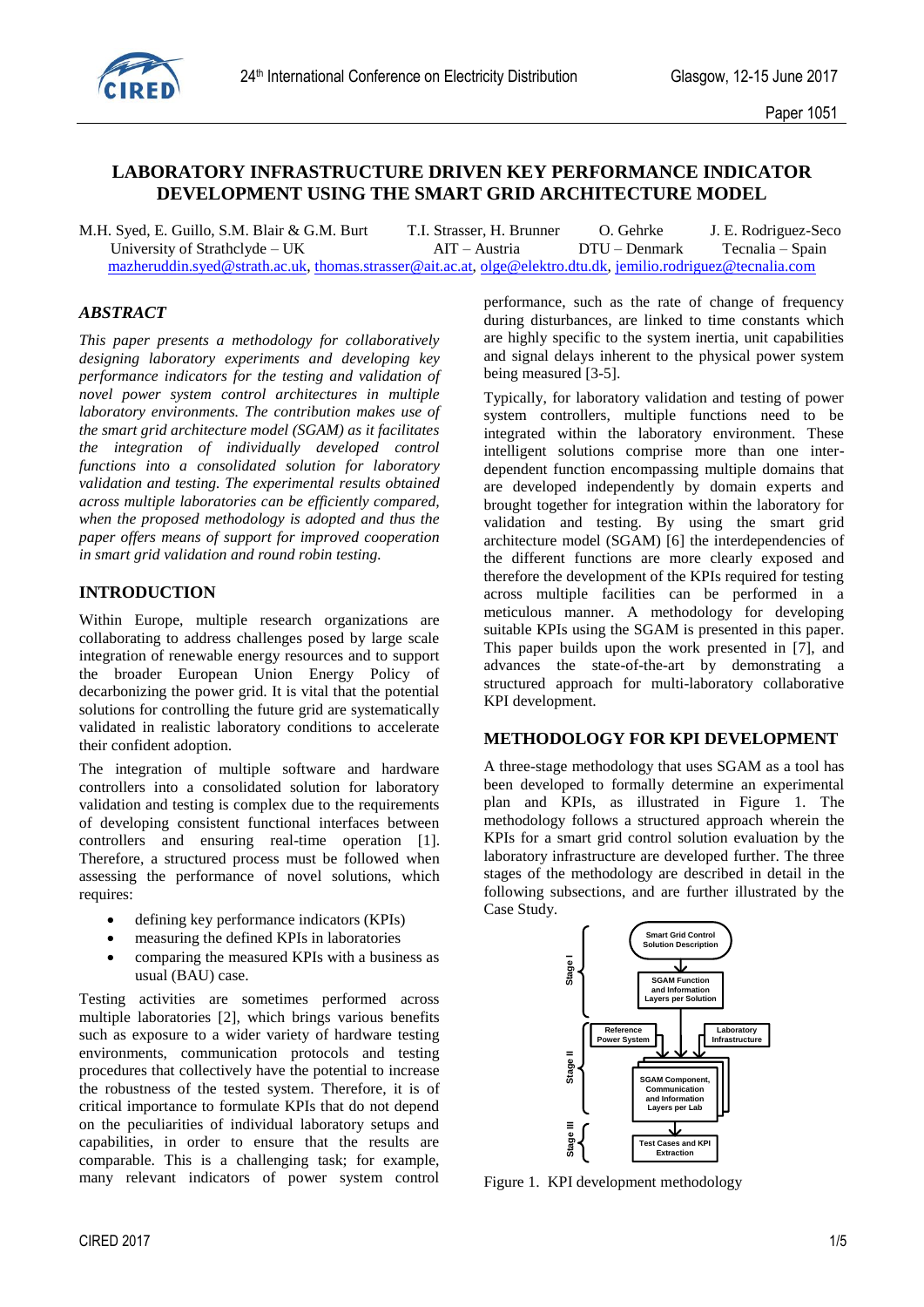

## **Stage I**

In the first stage of the methodology, the functions involved in the smart grid control solution are identified and mapped onto the corresponding zones and domains of the functional layer of the SGAM. A description of how a distributed control solution can be mapped on to the functional layer of SGAM has been detailed in [7]. The information that is exchanged between the different functions is identified and the "business context view" of the SGAM information layer is developed.

In the case where multiple partners will be validating the proposed control solution in their respective laboratories, this stage is undertaken by each of the partners independently. Once these two layers of SGAM have been developed by each of the partners, the layers can be shared between the partners and an exercise to consolidate the control solution is undertaken. This process ensures that the control solution is understood consistently across all the partners and avoids any confusion at a later stage.

## **Stage II**

In order to test and validate the smart grid control solution in the laboratory, a reference power network is required. In most of laboratories, the reference power network is the power network available within the laboratory. However, in laboratories capable of conducting power hardware-in-the-loop simulations (PHIL), a larger power network can be simulated, with the laboratory network being a small part of the larger virtually simulated network. In such cases, a reference power system is chosen based on the individual laboratory capabilities.

Once the reference power network has been selected, the next step is to establish the periodic refresh rate for the information that is exchanged between the functions. This rate depends upon the application of the control solution and is usually determined by the control solution developers. Depending upon the data refresh requirements, the components – i.e. the intelligent electronic devices  $(IEDs)$  – in the laboratory that can be utilized for the implementation of the functions are identified. Once the components have been identified, the communication protocols and data formats supported by the components are summarized. This enables the population of component layer, communication layer and canonical view of information layer of SGAM. Having all the layers of SGAM populated provides a full view of the testing environment with the implemented control functions that will facilitate the definition of experiments.

# **Stage III**

In the third stage of the methodology, a reference event to be simulated for evaluating the performance of the developed control solution is chosen. Furthermore, to be able to appraise the performance of the novel developed controller, it is important to compare the results obtained

with a BAU case. Once the reference event and the BAU case have been selected, a short narrative on the experiment that will be conducted to test the smart grid control solution in the laboratory is drafted. This allows for the detailed test cases to be described and for the KPIs to be refined.

# **CASE STUDY**

To address the need of a new power system architecture that is capable of supporting a decarbonized grid, the ELECTRA IRP project has introduced the Web of Cells (WoC) architecture [8]. The aim of the WoC architecture is to support secure system-wide operation by means of distributed control among distinct regions of the power network, called cells, thereby improving the observability, controllability and reliability of future power systems. WoC requires the division of a power system into smaller control entities (compared to the present day load frequency control (LFC) areas) responsible for optimized operation of locally available flexibility to manage voltage and balance deviations. Each cell should address deviations originating within itself i.e. solving local problems locally. For this purpose, novel frequency and voltage control solutions for the WoC architecture have been developed.

The proposed methodology has been applied to obtain the KPIs for experimental evaluation of the developed novel frequency and voltage control solutions. In this case study, one of the frequency control solutions, called the balance restoration control (BRC), will be utilized to present an example use of the proposed methodology. More details on the control solution can be found in [7]. ELECTRA IRP involves a total of eleven partners with state-of-the-art laboratory facilities. This methodology has been followed by each of the laboratory partners, however due to restriction in space, only the example generated by University of Strathclyde using the Distribution Network and Protection (D-NAP) Laboratory is presented. The outcomes of the different stages are described below.

# **Stage I**

As per the methodology, the functions and the information that are exchanged between the functions in BRC are identified and the functional and business context view of the information layer are populated (as shown in Figure 2). As the frequency control solution developed within ELECTRA IRP aims to utilize the flexibility available within distribution networks, the generation and transmission domains of SGAM have been omitted. Similarly, the control solution developed does not involve any wholesale market operation and therefore the market zone has been omitted at this stage.

# **Stage II**

The D-NAP laboratory is a 125 kVA microgrid facility. More details on the capabilities of laboratories involved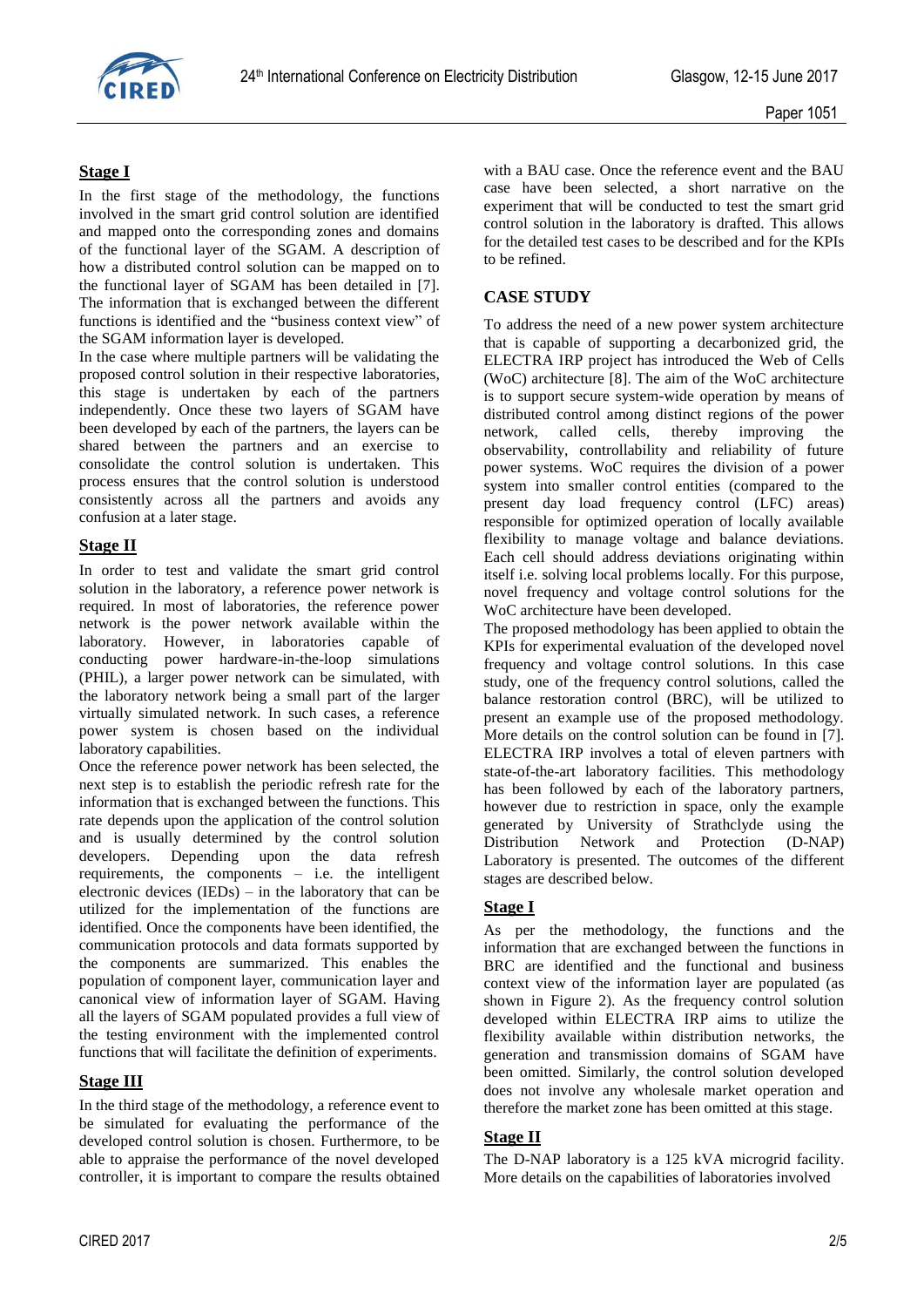



Figure 3: Reference power system



Figure 2: Business context view of information layer (function layer is without the exchange of information)

within ELECTRA IRP can be found at [9]. With the ability to conduct real-time PHIL simulations in D-NAP, a reduced dynamic model of the UK power system, as shown in Figure 3, has been selected as the reference power system [10]. The UK power system has been split into seven cells to incorporate the WoC architecture. Three of the cells will be emulated by the power equipment in the laboratory and four cells will be simulated in real-time.

For the purpose of illustration, the refresh rates of inputs and outputs for two functions have been presented in Table 1. Based on the refresh rates, two components for implementation of the functions have been identified as shown in Table 1. This enables development of the component layer of SGAM as shown in Figure 4a. The control functions for all seven cells are to be implemented on the same components (i.e. the cell imbalance error function for all cells will be implemented within IED-3 and the aggregated reserve bid calculator function for all cells will be implemented within IED-1). The power equipment is mapped onto the process zone of SGAM. As explained in [7], one component layer for each cell must be developed. Therefore, the various power equipment that will be utilized within the laboratory have been presented as shown in Figure 4b. The supported communication protocols and data formats for selected laboratory components are summarized in Table 2. This allows for the communication and the canonical view of the information layer to be populated as shown in Figure 4c and 4d, respectively. The available environments for the implementation of the control functions are also captured in Table 2. This allows for the function development team (which may be different to the laboratory owner) to decide upon the platform to use for implementing the functions. As can be seen from Table 2, more than one implementation platform, communication protocol and data format might be available for each laboratory component. However, in the SGAM layer, only the implementation environment, communication protocol and data format that is preferred by the laboratory is illustrated.

### **Stage III**

As a frequency control solution is under consideration in this paper, a reference frequency event needs to be simulated for the purpose of evaluating the performance Table 1: Laboratory component identification

| Function                                                                         | Inputs $(In)$                        | Outputs (Out)    | In Refresh Rate         | <b>Out Refresh</b> | Laboratory Component      |
|----------------------------------------------------------------------------------|--------------------------------------|------------------|-------------------------|--------------------|---------------------------|
|                                                                                  |                                      |                  |                         | Rate               |                           |
| Cell Imbalance                                                                   | Tie-line power                       | Cell imbalance   | Continuous              | Event based        | IED-3 (Host PC)           |
| Observer                                                                         | flow                                 |                  |                         |                    |                           |
| <b>Aggregated Reserve</b>                                                        | Resource                             | Reserve capacity | Hourly                  | Hourly             | IED-1 (Host PC)           |
| <b>Bid Calculator</b>                                                            | flexibility                          | bids             |                         |                    |                           |
| Table 2: Laboratory component supported communication protocols and data formats |                                      |                  |                         |                    |                           |
| Lab Component                                                                    | Available implementation environment |                  | Communication protocols |                    | Data format/model         |
| IED-1 (Host PC)                                                                  | MATLAB (Simulink/M-File), Python     |                  | <b>UDP</b>              |                    | <b>Custom Data Format</b> |
| IED-1 (Host PC)                                                                  | MATLAB (Simulink/M-File), Python     |                  | <b>TCP</b>              |                    | Custom Data format        |
| IED-1 (Host PC)                                                                  | $C/C++$ , Python, Java               |                  | IEC 61850 GOOSE         |                    | IEC 61850-7-4             |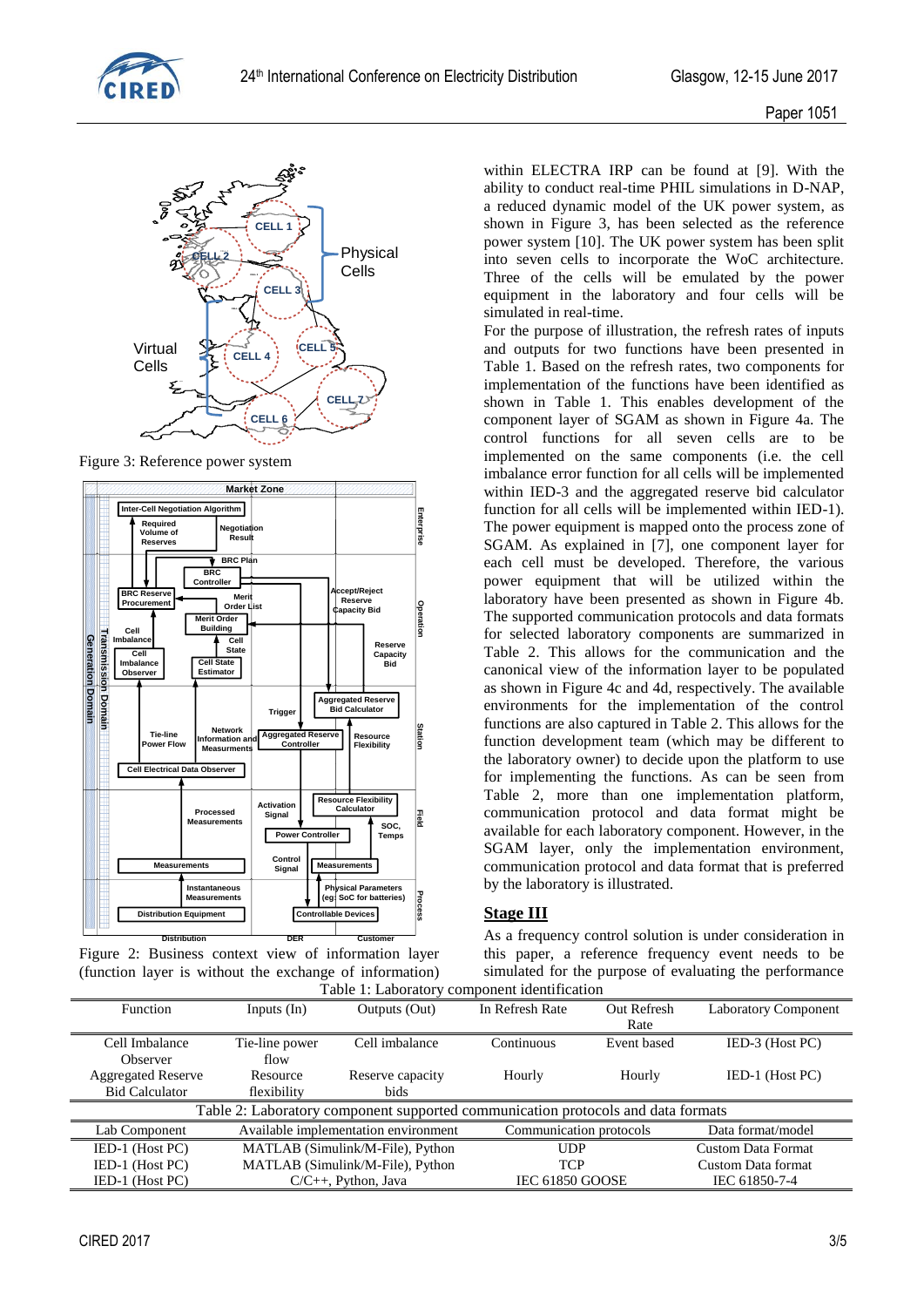

Paper 1051





Figure 4. SGAM layers



(a) Component layer (b) Component layer: process zones of each cell



(c) Communication layer (d) Canonical view of information layer